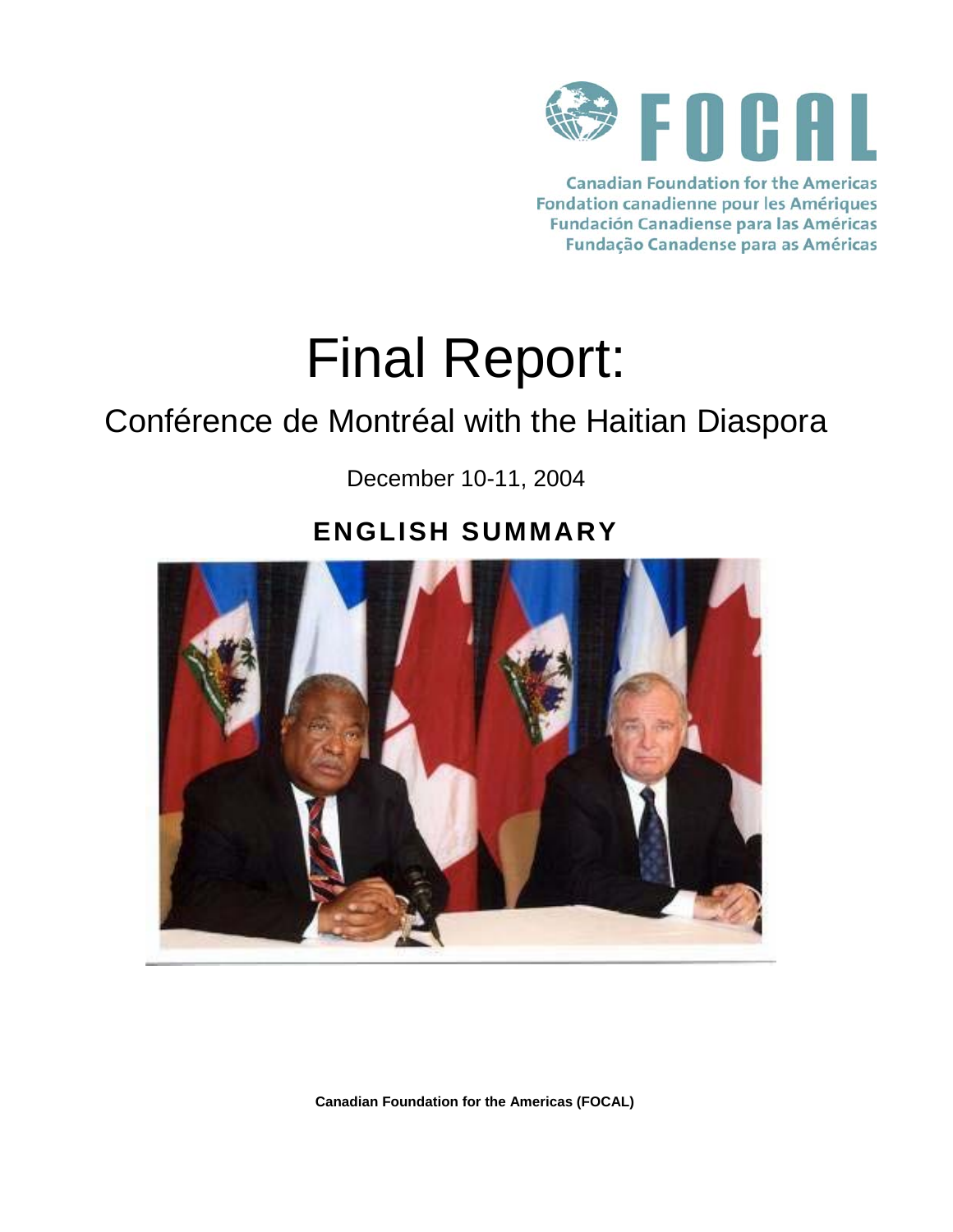Undertaken with the financial support of the Government of Canada provided through the Canadian International Development Agency (CIDA)



Agence canadianne de Canadian Internations<br>développement international Development Agency

Canadian International

Canadian Foundation for the Americas Fondation canadienne pour les Amériques www.focal.ca 14 janv. 05

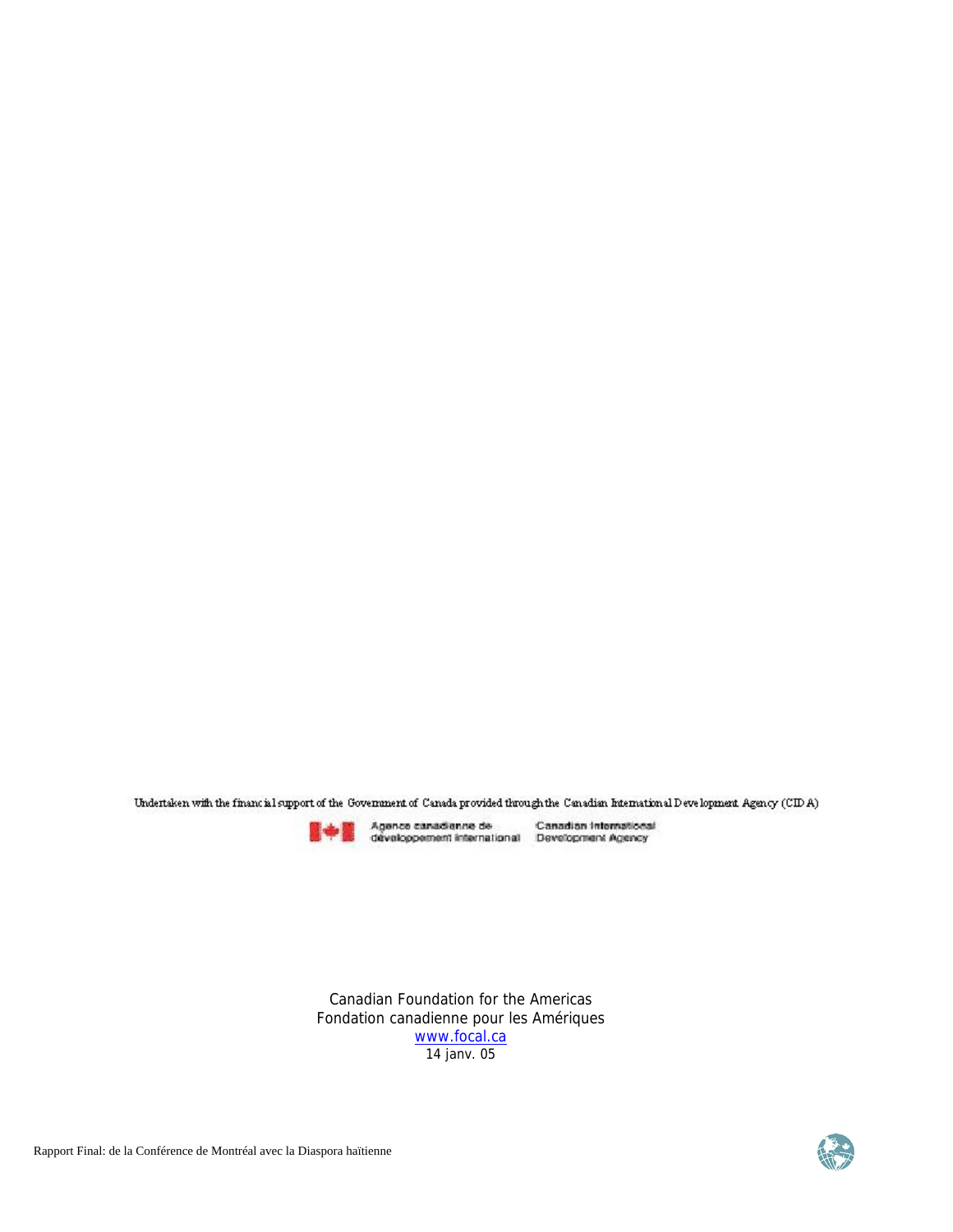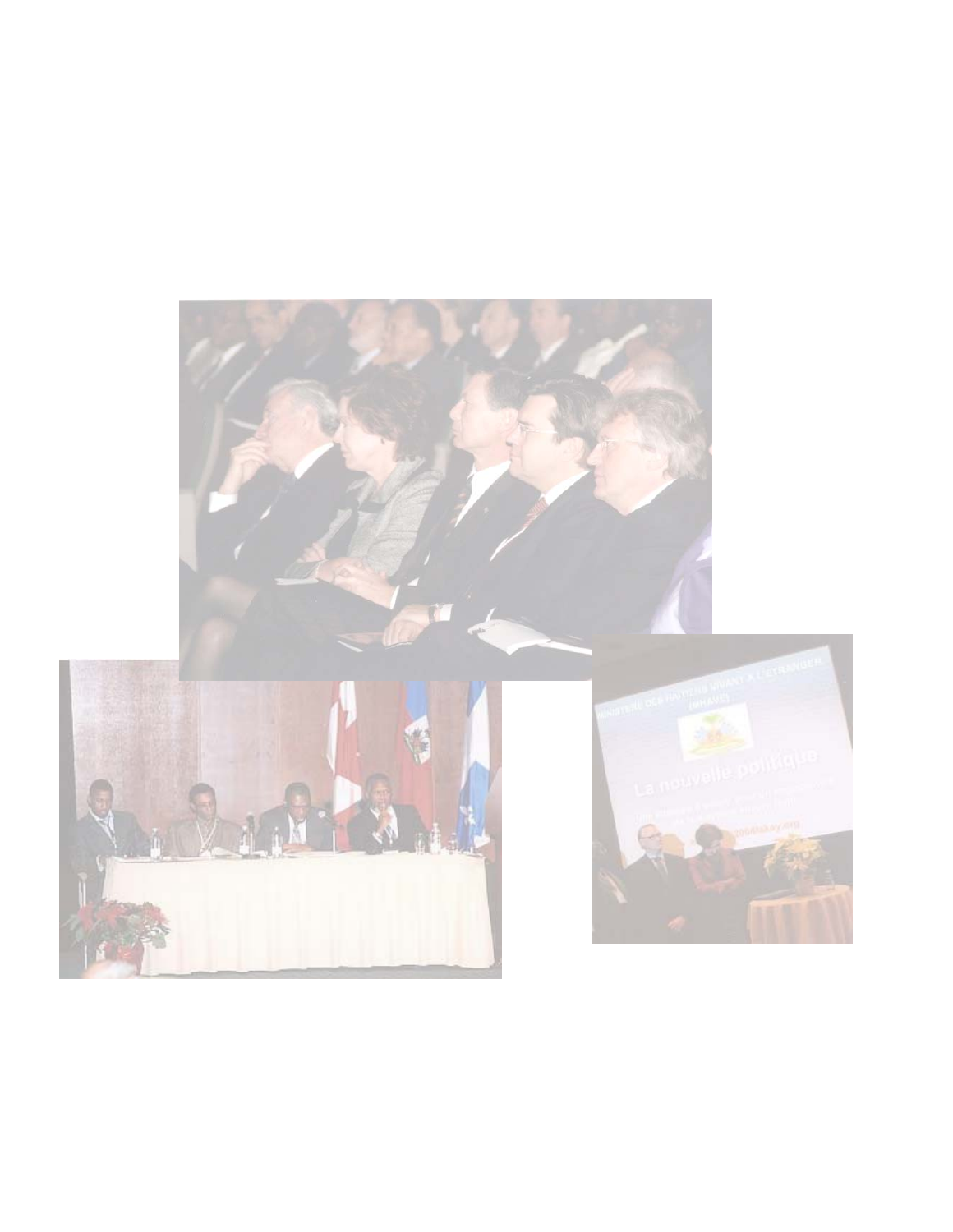

#### **Programme Agenda**

Conférence de Montréal avec la Diaspora haïtienne

#### **Vendredi 10 décembre**

- 17:00-19:00 Inscription des participants avec choix des ateliers
- 17:45-18:00 Accréditation des médias

#### 19:00-21:00 **Ouverture de la Conférence – Allocutions**

- Ministre de la Coopération internationale, l'honorable Aileen Carroll, co-présidente de la Conférence
- Ministre responsable de la Francophonie, l'honorable Jacques Saada, co-président de la Conférence
- Ministre des Affaires Etrangers, l'honorable Pierre Pettigrew (via vidéo)
- Maire de Montréal, son honneur M. Gérald Tremblay
- Présentation du Ministre haïtien des Haïtiens vivant à l'étranger, Son Excellence M. Alix Baptiste

Suivi d'une réception

#### **Samedi 11 décembre**

| 09:00-09:15 | Inauguration officielle de la Conférence par le Premier Ministre du Canada, le très<br>honorable Paul Martin                                                                                                                                                                                                                                                                                                                                                                                 |
|-------------|----------------------------------------------------------------------------------------------------------------------------------------------------------------------------------------------------------------------------------------------------------------------------------------------------------------------------------------------------------------------------------------------------------------------------------------------------------------------------------------------|
| 09:15-09:30 | Allocution du Premier Ministre d'Haïti, Son Excellence M. Gérard Latortue                                                                                                                                                                                                                                                                                                                                                                                                                    |
| 09:30-09:45 | Mot de bienvenue par les Ministres Aileen Carroll et Jacques Saada                                                                                                                                                                                                                                                                                                                                                                                                                           |
| 09:45-10:15 | Présentation sur la situation présente en Haïti<br>Ambassadeur Juan Gabriel Valdés Représentant spécial et chef de la Mission des Nations Unies<br>pour la stabilisation en Haïti (MINUSTAH)<br>Période de questions et réponses                                                                                                                                                                                                                                                             |
| 10:15-10:50 | Le Cadre de Coopération Intérimaire (CCI) et l'engagement du Canada<br>Présentation du CCI - Son Excellence M. Roland Pierre, Ministre haïtien de la Planification et<br>de la Coopération Externe<br>Secteurs prioritaires du Canada dans le CCI - M. Yves Pétillon, Agence canadienne de<br>$\bullet$<br>développement international (ACDI)<br>Période de questions et réponses                                                                                                            |
| 10:50-11:00 | Pause santé                                                                                                                                                                                                                                                                                                                                                                                                                                                                                  |
| 11:00-12:30 | Panel de discussion – Les modes d'engagements de la Diaspora<br><b>Modérateur: MP Denis Coderre</b><br>Rapporteur : CAC<br>Regroupement des organismes canado-haïtiens pour le développement (ROCAHD) - M. Éric<br>Faustin<br>Point de Ralliement des femmes d'origine haïtienne - Mme Marlène Rateau<br>$\bullet$<br>Conseil National des Citoyens et Citoyennes d'Origine haïtienne (CONACOH) - M. Keder<br>$\bullet$<br>Hyppolite<br>Alliance Gonaïvenne de Montréal – M. Althène Tanisma |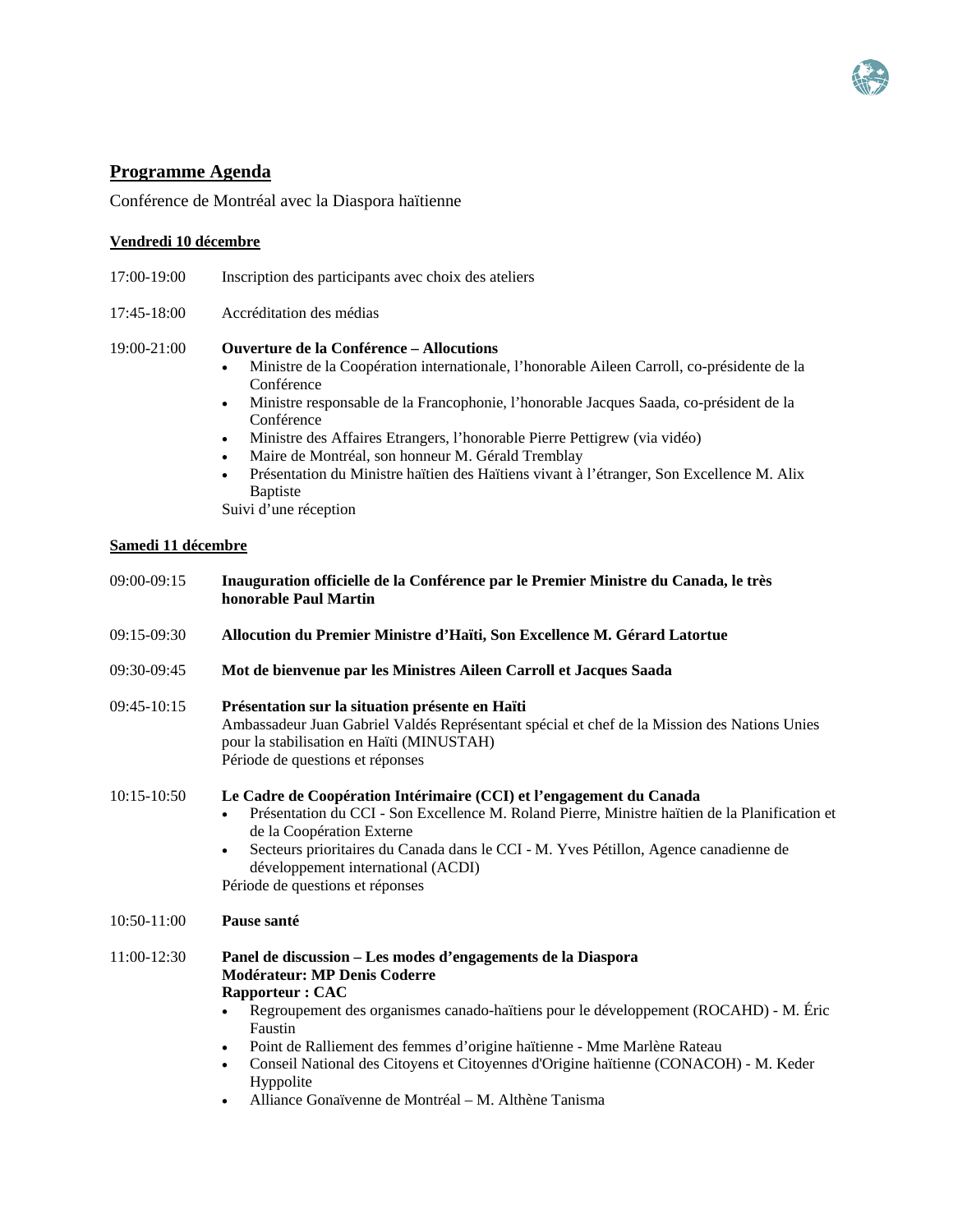

- Fédération des Associations Régionales Haïtiennes à l'Étranger (FAHRE) Mme Marie-Carolle Tertulien
- Agence haïtienne pour le Développement Local (AHDEL) M. Romel Louis-Jacques
- Projet du Premier Congrès Mondial de la Diaspora haïtienne M. Georges Anglade Suivi de questions et réponses

#### 12:30-13:30 **Déjeuner**

#### 13:30-14:50 **Discussions en groupes de travail**

 **Secteurs prioritaires du CCI et la contribution de la Diaspora**  Les participants seront invités à choisir, au moment de l'inscription, le groupe de discussion auquel ils souhaitent participer.

- Les cinq ateliers basés sur les quatre Axes du CCI, seront :
- *Gouvernance politique*
- *Dialogue national*
- *Gouvernance économique et développement institutionnel*
- *Relance économique* 
	- *Accès aux services de base*
- 14:50-15:15 **Pause santé**
- 15:15-15:45 **Résultats des panels et des ateliers**
- 15:45-16:00 **Clôture de la Conférence par le député Coderre et le Ministre Saada**

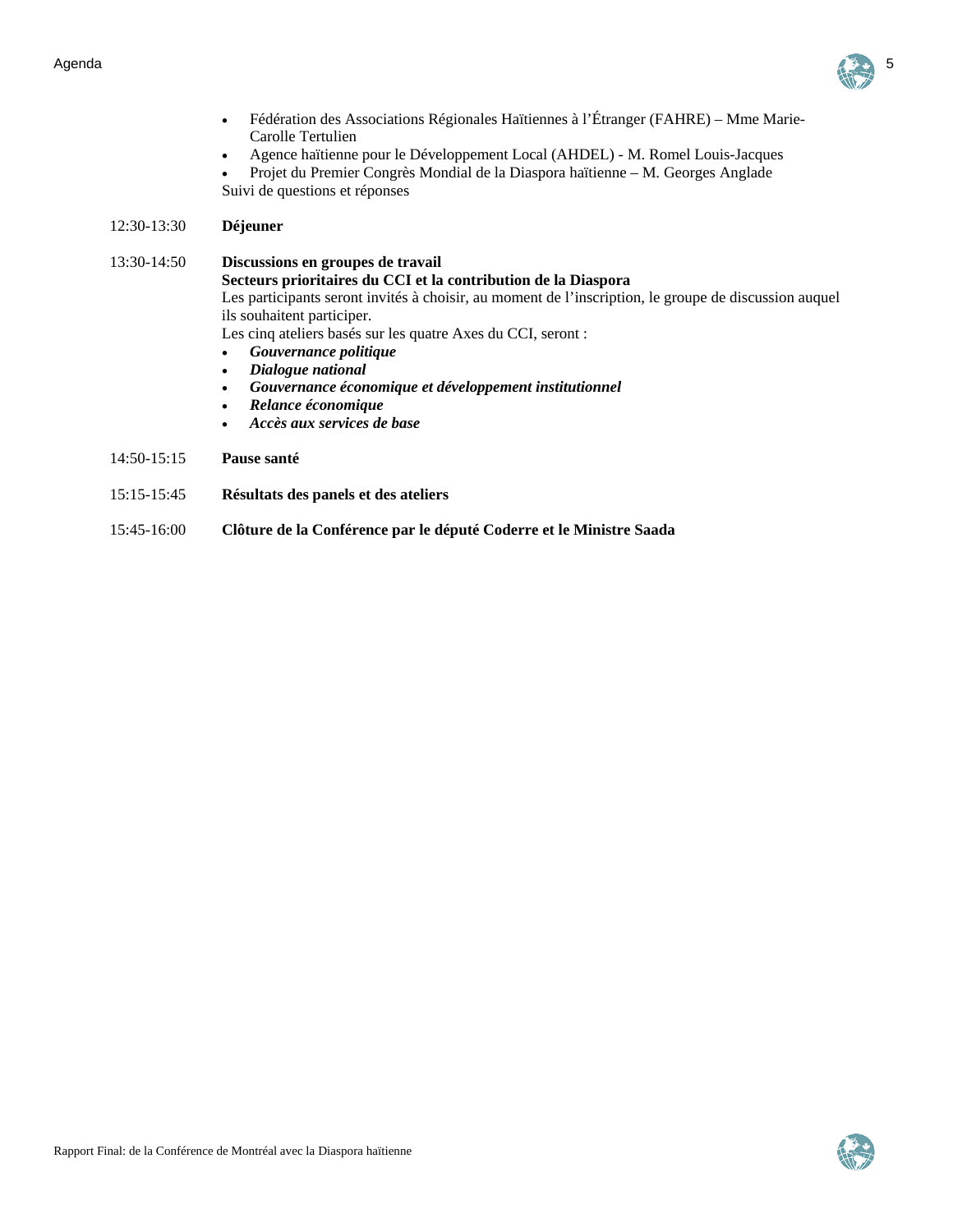

#### **Executive Summary**

The Conférence de Montréal avec la Diaspora Haïtienne, convened on December 10-11 in Montréal, was one of the largest gatherings of the Haitian diaspora with over 500 participants from the diaspora, government, non-governmental organizations and media. While the vast majority of participants were from Canada the conference also had a smaller but significant representation from the United States and France. The goal of the conference was to bring together the Haitian Diaspora to acknowledge the fundamental importance of its role for in, obtain its support for Canada's commitment to restart the democratic process in 2005 and to present the Interim Cooperation Framework (CCI) and seek input from the Diaspora on how it can work through and support the CCI. The Montréal conference followed, and in some ways concluded, a series of similar, though smaller, consultations with the Haitian Diaspora in Miami, New York and Boston. The Montréal meeting was able to build on the results and learning of these earlier meetings and expand bring in representatives from the global Haitian Diaspora. What emerges from the Montréal meeting therefore, is a deeper, richer roadmap for charting cooperation between the Diaspora and the development community in rebuilding Haiti.

In retrospect, the conference can list three principal achievements in meeting these goals.

- generating political will and attention of the government of Canada to deepen its work with the diaspora,
- list of concerns and ideas from the diaspora about what is needed to accomplish this
- obtaining the first feedback from the diaspora on the Cadre de Coopération Intérimaire ;

The conference also provided space and opportunity for the extended diaspora to meet and hopefully lay the basis for future cooperation. While members of the Canadian diaspora were well acquainted with each other, the meeting was in many cases a first opportunity for Canadian groups to meet Diaspora organizations from the US and France. Moreover, for many of attendees from the US, the conference was a first opportunity to meet each other. Indeed, this is one area where more work need be done.

Taking the major accomplishments in turn.

Bringing together 500 individuals from government, civil society and the community to focus on Haiti was, in and of itself, a major accomplishment. The numbers from the diaspora that attended the meeting, their focus and passion and their commitment to sacrifice personal time over the busy pre-Christmas weekend serve as powerful signal to the governments of Canada, the United States and the multilateral agencies. On the other side, the presence of key government ministers and line staff from relevant ministries was an important signal of the government's intentions. In this regard, the presence of Prime Minister Paul Martin was most important.

A major focus of the meeting was a presentation and discussion of the Cadre de Coopération Intérimaire. This was the second time that civil society had participated in discussions on the CCI and one of the rare occasions that a Diaspora has participated in discussing an international donor's framework. Unfortunately, this could not have been done over the summer when the document was prepared. But, introducing diaspora participation into the review process set an important precedent and one that hopefully will be followed in the future. Equally important in this regard was the presentation of ways in which the diaspora feels that it may contribute to the CCI. Following up on these suggestions will be crucial to the success of the current cadre and opening paths to diaspora involvement in the development of future cadres will be crucial to their success.

The third accomplishment of the conference was in obtaining a well-considered and articulated roadmap drawn by the Diaspora for its involvement in Haiti. Principal among the items listed by the various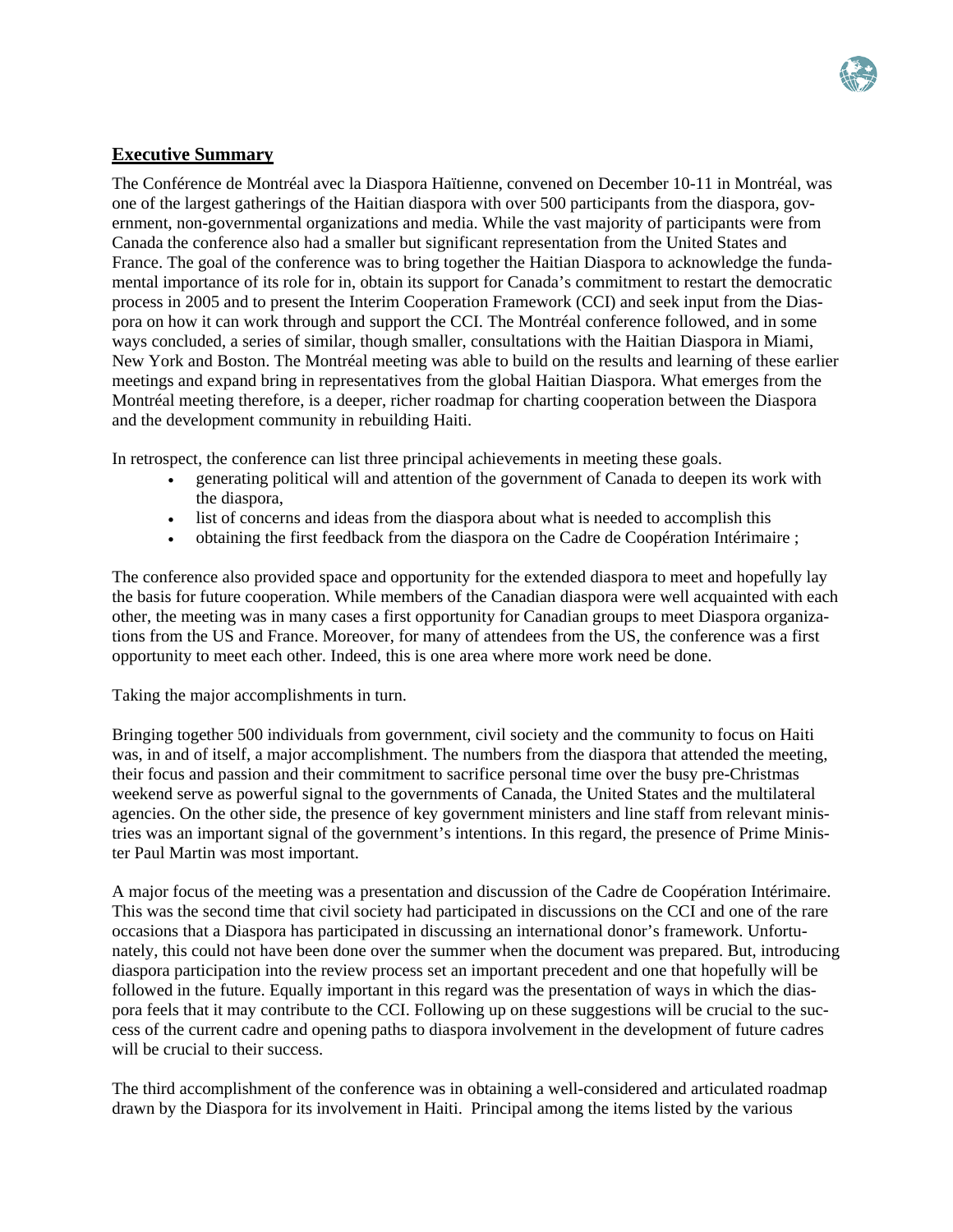breakout sessions that discussed the role of the Diaspora under the CCI was the need for structures and institutions within the government and the diaspora to transparently and consistently support Diaspora involvement. The political will evinced at the conference by both sides, the government and the Diaspora, must be matched with the concrete means to carry forward. A leader of the Haitian Diaspora made this point at the first meeting between the Haitian Diaspora and the development community held in Port au Prince in when quoting Henry Ford "coming together is a desirable beginning, keeping together is progress and working together is success". The Montréal meeting has provided a blueprint for moving toward success.

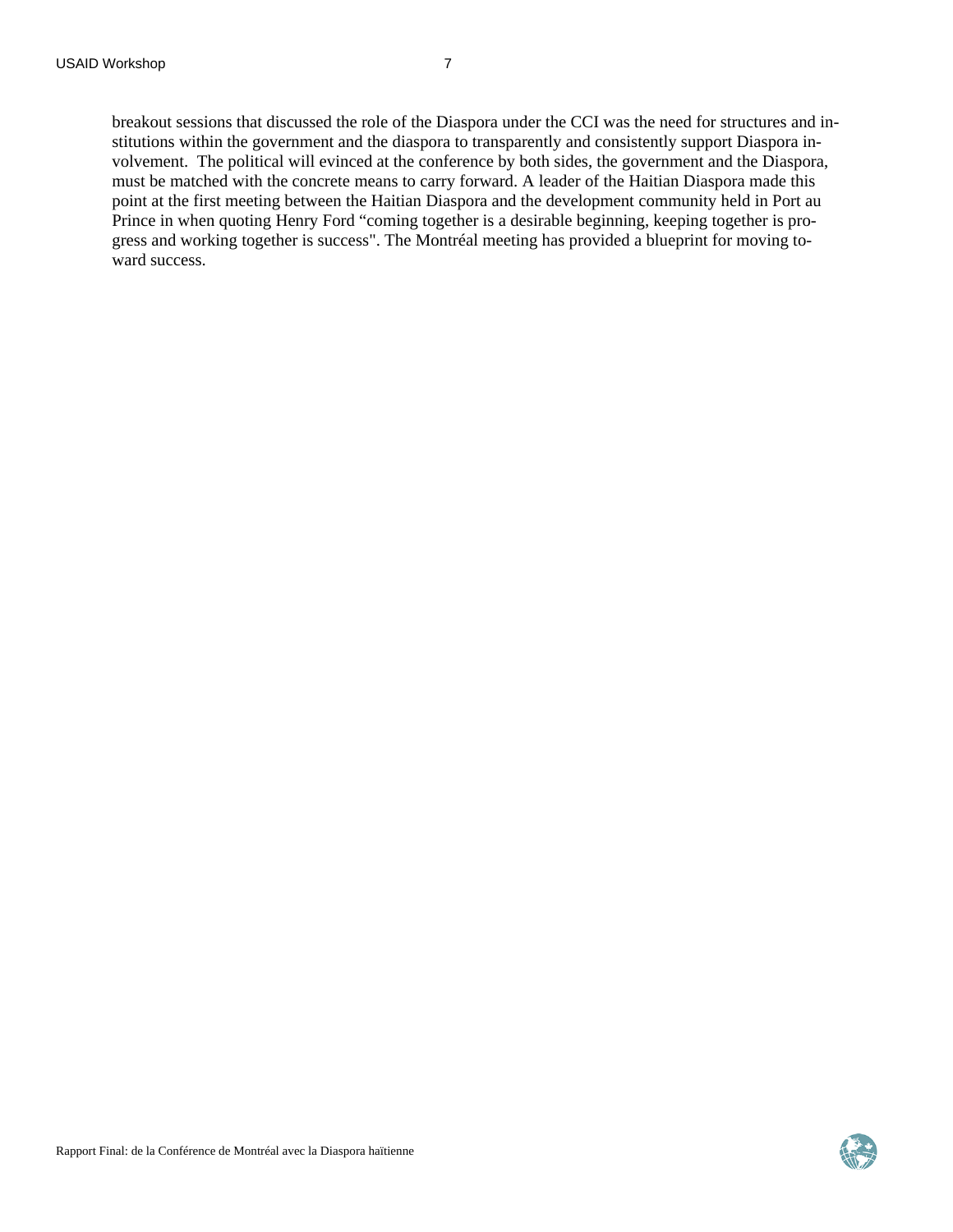#### **Recommendations**

The Montréal meeting produced an abundance of ideas for new initiatives, programmes and policies. Below is an analysis for those recommendations that are most relevant for, and could be acted upon by, the government of Canada. Items that would best be handled by the Haitian government or that are impractical (e.g., eliminating criminal deportations to Haiti) are not touched upon here.

#### **1. Create a central point inside the government for managing Diaspora relations.**

On the government side there is a clear need for a centralized contact point for the Diaspora. This unit, office, department or person should have responsibility for being informed on all government initiatives, programmes and resources working with the Diaspora. This would help prevent duplication, mixed signals and inconsistency in government actions. This centralized contact point also would receive, or be copied on, all communications between the Diaspora to the government. In this role the central contact point would ensure follow up and could help Diaspora organization navigate the alphabet soup of government agencies and departments. The first order of business for the centralized contact point would be an inventory of government initiatives with the Diaspora by *actively* seeking out information from departments and government agencies. A second task would be to take the conclusions and recommendations from this conference and meet with Haitian Diaspora organizations in Canada to obtain feedback on how to proceed.

#### **2. Facilitate creation of a Diaspora meeting point.**

Cooperation, coordination and sharing of information among Diaspora organizations are haphazard at best. There is a need for a forum or mechanism for enhancing this exchange such as a council of Haitian Diaspora organizations. The exact form of this mechanism must be determined by the Diaspora. However, given the interest of the government in working with whatever emerges the government has a clear interest in participating in, or at least informing, this discussion. In addition, the government can facilitate creation of such a mechanism or entity by making it known that it would support, including financing, what ever emerges. The important point here is that the mechanism includes as large a number of organizations - not individuals - as possible. At a minimum, ROCHAD and CONACOH must be members as they have the largest number of Diaspora organizations in their membership. Attempts also should be made to encourage the inclusion of private sector and youth representatives.

#### **3. Support volunteering by the Diaspora.**

There is a clear need for a well thought out comprehensive strategy for engaging the Diaspora in lending its talents to support development in Haiti. Even though there are programmes supported by the government to enlist volunteers, the fact that most of those participating in the workshops were unaware of these programmes is a strong indication that more work needs to be done. Specifically, as expressed during the meeting, a single unified database of Diaspora volunteers is needed. This could be done by the government through new centralized contact point, or better, by funding a recognized and Diaspora organization such as ROCHAD. Rather than creating another programme or office, a small additional supplement to ROCHAD to hire staff to collect and input the information followed by a small additional annual contribution to maintain the database and respond to requests from NGOs and the government, would suffice. This database could be tied to other government-supported initiatives to enlist volunteers for Haiti. Another model is that of FAVACA, the Florida International Volunteers, which is a state (provincial) agency that recruits volunteers for development projects primarily from the state government but also from the Diaspora communities in Florida. The state government provides additional support to the volunteer agency by allowing state employees to use vacation and leave to work on projects. This is an initiative that easily could be duplicated in Canada at the federal and provincial levels. Information on, and advice from, the Florida programme is readily available from that agency.

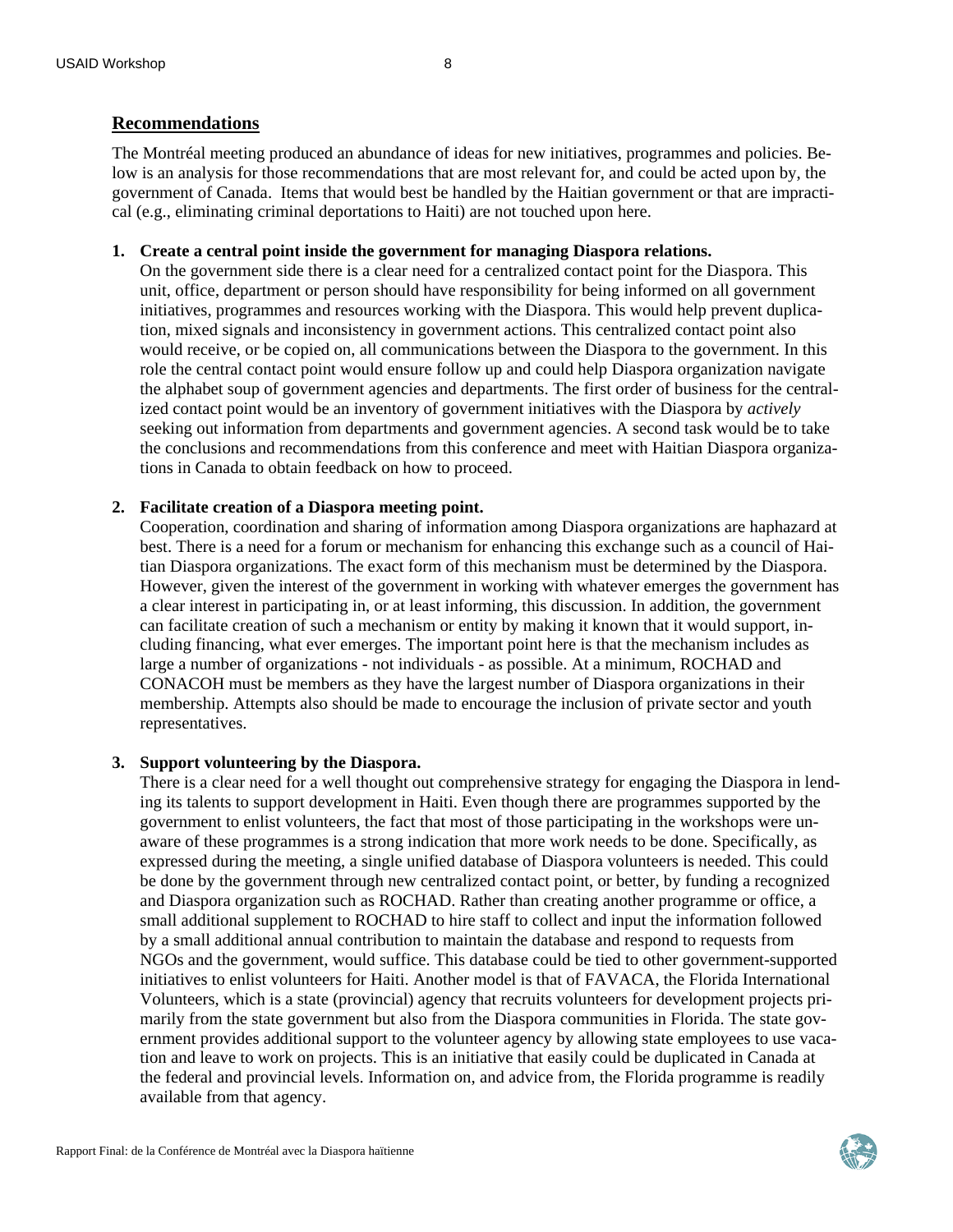Diaspora organizations, especially as evidenced by the Montreal meeting, are dominated by older generations. Younger elements of the Diaspora are not as engaged either because of community dynamics (veneration), the older generation not wishing to relinquish power and space, or the younger generations being turned off by the politicization of the debates. However, the younger generations are more dynamic, more entrepreneurial and less tied to tradition for tradition's sake. This group also is less mired in the political morass and internecine struggles that consume many older actors in the community. This younger generation and especially young professionals have skills and vision that are needed to improve the situation in Haiti and achieve progress on all fronts. Working with this demographic may be an effective strategy for bypassing political rhetoric and directly targeting substantive action. Encouraging participation by new actors should not be done by forcing the older leadership aside; rather, it should be done by actively seeking out this group and creating new spaces for participation by new actors. One step would be for the new government central contact point to actively seek out and meet with young professionals, young business people and entrepreneurs.

#### **5. Investment programmes**

During the breakout sessions and in the speech by the Haitian Prime Minister, mention was made of the need to attract Diaspora investment. However, it is unclear what role there would be for the government in supporting this type investment. If the situations with the Mexican and El Salvadoran Diasporas are analogous, the level of investment by the Diaspora would not qualify for support from Export Development Canada nor from International Trade Canada. Investment by larger companies such as HydroQuebec is supported by the government but there does not appear to be any role for the Diaspora in this process. Where the government of Canada may be able to play a role is in providing assistance to small-scale producers in Haiti who wish to market "nostalgia" products to the Haitian Diaspora in Canada. CIDA projects to work with small and medium enterprise development could include a component to encourage and facilitate export to Canada of traditional Haitian food and cultural goods.

#### **6. Promote the image of the Diaspora in Haiti**

While this is primarily an area of intervention for the government of Haiti, the Canadian mission in Port au Prince could assist by sponsoring forum on the role of the Diaspora or using the public diplomacy budget to publicize Diaspora contributions to Haiti. The mission also could look for opportunities to bring members of the Diaspora from Canada to Haiti to participate in non-political and nonpoliticized consultations, lectures and cultural events.

#### **7. Host an annual meeting with the Diaspora.**

Even with a forum or mechanism to bring Diaspora organizations together, initiatives to work with the Diaspora would still benefit from an open meeting. A large, open meeting would avoid the "gatekeeper" problem, or appearance of the same, by relying on one organization or council for all communication with the Diaspora. An annual meeting would not have to be the three-ring circus that was the first meeting; it could be a simple, one-half day event targeting 259-300 participants. The meeting could open on a Saturday with a speech by the Prime Minister followed by a panel with Ministers or ADMs from relevant ministries - CIDA, FAC, ITCan, Heritage, and Finance. Each ministry would review what it has done the past year and lay out what it plans do in the coming year. The presentations would be followed by an extended (more than an hour) period for questions.

#### **8. Remittances** (Transfert)

This was not mentioned during the meeting because it was not an element of the CCI. However, in terms of the impact of the Diaspora in Haiti, this is most important. Any action that the government may be able to take or support to lower transfer fees will have a significant and immediate impact in

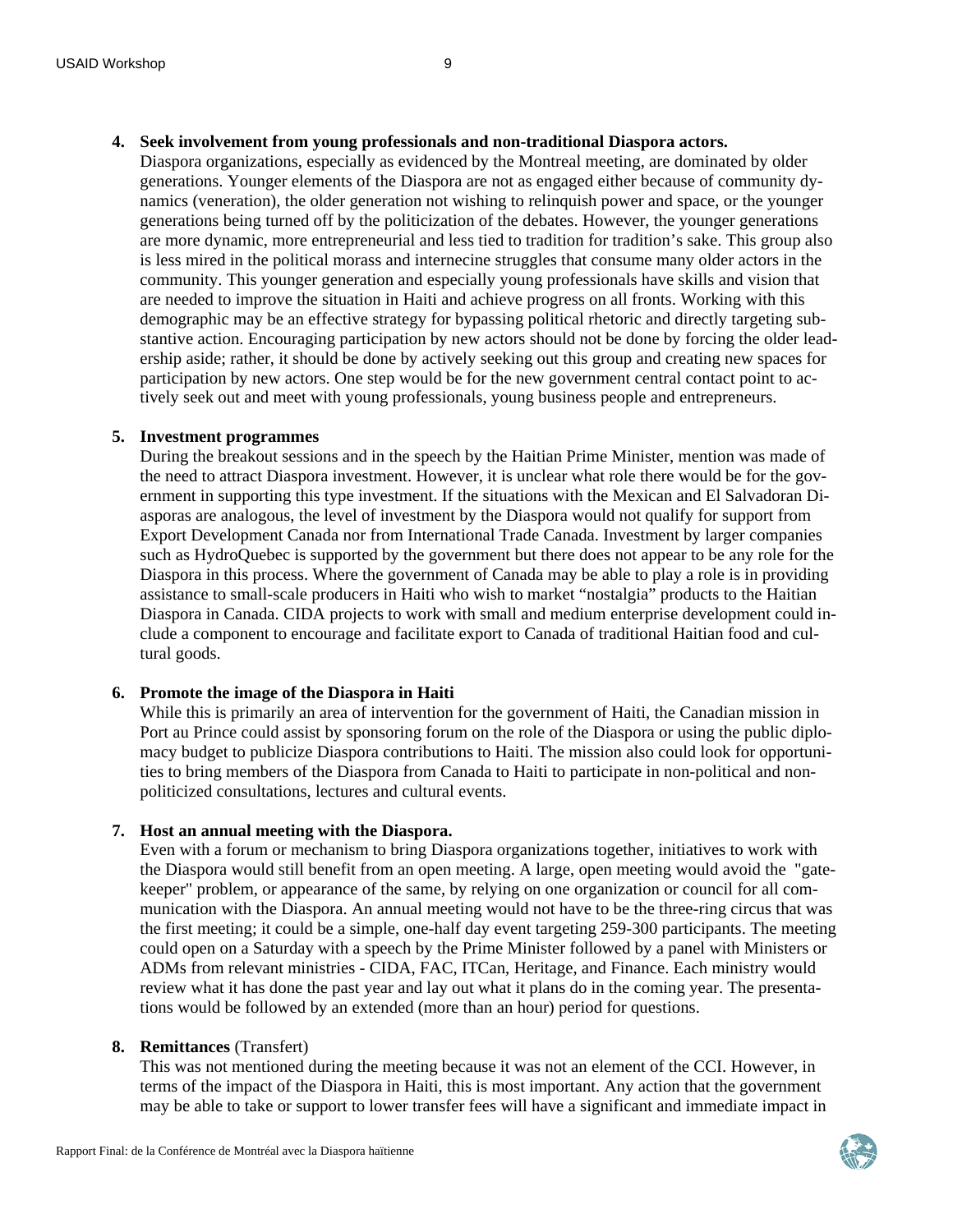improving the quality of life for those in Haiti who have ties to the Haitian community in Canada. Reducing transfer fees also will have a significant impact on the Haitian community in Canada. A simple back of the envelope calculation illustrates why. Remittances to Haiti are estimated to be US\$900 million a year. Remittance transfer fees are estimated to average 15% of the amount sent, or US\$135 million. Reducing the average transfer cost by 1/3 would produce US\$45 million in savings. If the Canadian share of remittances to Haiti were ten percent of the total, then reducing transfer costs from Canada to Haiti by one third would result in CA\$5.5 million in new money for Haiti. Of this amount the majority would be remitted to Haiti, but a significant amount would accrue to senders in the Haitian Diaspora. Reducing transfer costs will require tapping into work currently being done by the Inter-American Development Bank and the US Treasury.

#### **9. Coordination with US and France**

Those participating in the breakout sessions did not stress this as an area of concern or interest; however, this is an area of interest for the government. There is a need and benefit in the principal governments, US, France and Canada, sharing information on their work with the Haitian Diaspora communities in their countries. To some degree this appears already to be occurring as evinced by the presence of USAID at the Montréal meeting and of CIDA at USAID-sponsored meetings in Miami and New York.. Canada, either through FAC or through the proposed new government centralized Diaspora contact point, could ensure that this budding trend to exchange information continues and grows. An important first step in this regard would be sharing information on the CIDA-ROCHAD collaboration. As demonstrated by the presentation by M. Eric Faustin of ROCHAD, this project holds a wealth of information on government-Diaspora collaboration for development and could serve as a "best practice" model. If Canada wishes to play a leadership role in the Diaspora field, it needs to start by sharing what it has done and learned before embarking on new initiatives. In terms of promoting cooperation and exchanges among Diaspora organizations, much work needs to be done in this area. Representatives of several of the Canadian-based Diaspora organizations meet with representatives from US and French-based organizations after the conference and this hopefully will offer the basis upon which to build stronger ties. As with the creation of a committee, council, or congress to draw together the Haitian Diaspora in Canada, creation of a similar organization to bring together the global Haitian Diaspora also will have to be a ground up process. The various peak, or large-membership, Diaspora organizations in France, the US and Canada will have to decide to come together. National governments can support this process by funding the participation of Diaspora organizations in foreign meetings, for example, CIDA funding ROCHAD, CONACOH, Alliance Gonaïvenne de Montréal, etc., to attend meetings in New York, Miami, Haiti, or Paris. But, a national government pushing for and funding the creation of a peak, international Diaspora organization or secretariat, would be odd and likely would not be well received in the Diaspora community or in Haiti.

#### **10. Costs**

The total cost for implementing the recommendations emerging from the Montréal meeting should not be great. The most significant cost would be for staff within the government agency in charge of the central contact point. The next most expensive cost would be funding for the creation of the volunteer database. Financial assistance to facilitate creation and operation of a centralized Diaspora meeting point – a council or committee - should not be more than a few thousand dollars. The cost for a one-half day annual meeting as described above also should be no more than a few thousand dollars if the organizational and administrative costs were assumed by the government agency hosting the central contact point.

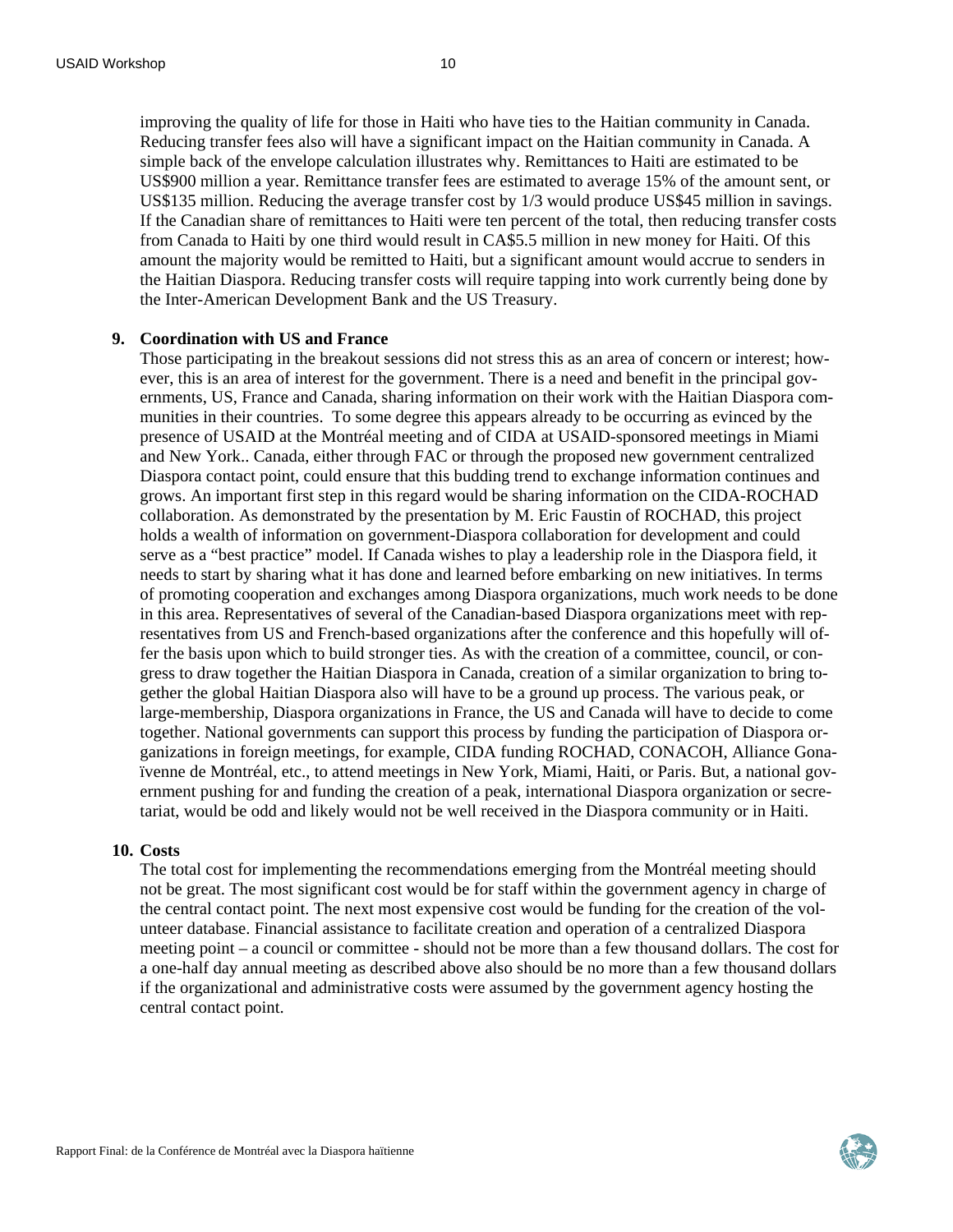#### **Conference Summary**

The conference was officially begun on Friday evening with a reception featuring welcoming speeches by Canadian Ministers for Foreign Affairs, the Francophonie, and Cooperation, Pierre Pettigrew, Jacques Saada and Aileen Carroll. Haitian Minister for the Diaspora, Alix Baptiste, followed with a detailed presentation on the work of the Ministère des Haïtiens vivant à l'étranger. On Saturday morning December 11 the conference was officially inaugurated by Prime Minister Paul Martin who reviewed Canada's recent contributions to Haiti and enumerated the areas of key Canadian interest such as promoting the rule of law and strengthening the judicial system. The Prime Minister acknowledged and acclaimed the support given by the Haitian Diaspora toward Haiti. The Prime Minister acknowledged the willingness of the Diaspora to more in Haiti and he "reiterate(d) not only Canada's support for Haiti in the long term, but also my own pledge to support your efforts and your contributions in this undertaking." In a note of inclusiveness, the Prime Minister stressed the need for national reconciliation and the participation of all elements of Haitian society, including Lavalas, if the country were to move forward. The Prime Minister stated his desire to see concrete proposals emerge from the meeting and he pledged that the government of Canada review the results of the conference carefully and take into consideration the recommendations that were put forth.

Prime Minister Martin was followed immediately by Prime Minister of Haiti Gérard Latortue who also acknowledged and expressed gratitude for the enormous contributions that the Diaspora makes to Haiti. The Prime Minister reaffirmed the technocratic nature of his administration, its lack of political ties and its openness to work with all Haitians. M. Latortue then laid out areas in which the Diaspora could become more involved. These included, sharing its skills and expertise in the electoral process as observers, investing in Haiti beyond simply sending remittances (transfert) to family members, considering retirement in Haiti, volunteering professional skills and knowledge such as helping to modernize school curriculums.

The Prime Minister mentioned that work continues on the project begun under the Aristide administration to consider dual nationality. However, he noted that dual nationality would require a change in the constitution and this is not a simple process. On security, the Prime Minister stated that the issue was perhaps a bit exaggerated and he gave the example of the reporting of the visit by the US Secretary of State Colin Powell. In this case, according to Prime Minister Latortue, a single gun shot in the general vicinity of the presidential palace during Powell's visit was reported as a pitched gun battle. The Prime Minister further stated that insecurity was not generalized but rather, it was confined to a few well-known areas.

The Prime Minister indicated that he expected aid disbursements from multilateral aid agencies to begin soon.

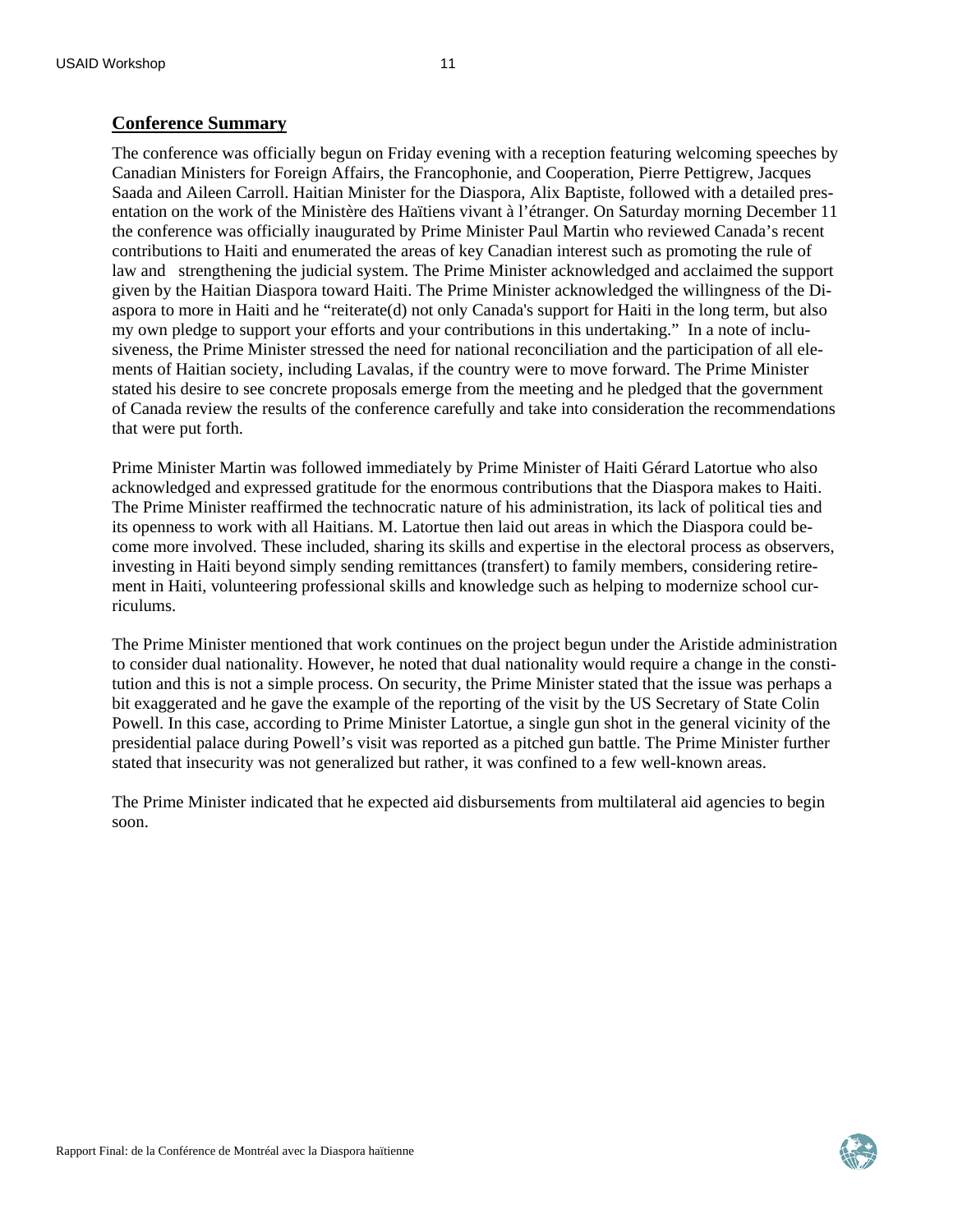#### **Results from the Workshops**

#### **Organisation and results of the workshop discussions**

The participants were invited to break out into thematic working groups for discussions pertaining to the potential contribution of the Diaspora to each priority sector of the Interim Cooperation Framework for Rebuilding Haiti. The participants were invited to choose between the following five workshops based on the axis of the ICF

| Workshop 1-A:  | Political governance                              |
|----------------|---------------------------------------------------|
| Workshop 1- B: | <b>National Dialogue</b>                          |
| Workshop 2:    | Economic governance and institutional development |
| Workshop 3:    | Economic surges                                   |
| Workshop 4:    | Access to services                                |

The following questions guided the workshop discussions:

| Question 1: | Keeping in mind the theme of the workshop, what role could the Diaspora play?     |
|-------------|-----------------------------------------------------------------------------------|
| Ouestion 2: | What are the conditions for a successful intervention of the Diaspora?            |
| Ouestion 3: | 2006 will see the end of the ICF, what are the perspectives for the continued in- |
|             | volvement of the Diaspora beyond 2006?                                            |

Each workshop had six to eight tables each with six to ten participants, each table then deliberated over a suitable answer. Every workshop was guided by a professional animator with a note taker responsible for detailing comments and preparing a work list to be put forward by the participants of the workshop.

#### **Workshop Results**

The majority of participants in the workshops expressed satisfaction with regard to the organization of workshops, the quality of the propositions and the potential for exchange. Despite the short length of time for discussion, every participant believed they had the opportunity to express their point of view. Organization of work in the workshops, the procedures and the questions structuring the discussion were adequate.

Most participants positively expressed their desire to collaborate with the government of Canada in the reconstruction of Haiti. Some expressed doubts as to how and when Canada would seriously apply itself in working with the Haitian Diaspora. The majority of those involved with the workshops expressed a real desire to see concrete results in this regard. Participants had confidence in the engagement of Canada but were nervous of the welcome that will await them in their country and questioned when and where the reconstruction of Haiti would take place.

#### **Primary Workshop Constants**

The following lists the main themes arising form the workshop discussions:

#### Diaspora Expertise:

Of the question of what role the Diaspora would play, a large majority of participants agreed to have an active participation of the Diaspora in the reconstruction of Haiti. To accomplish this, it is important to identify experts within the Canadian-Haitian community those with expertise in political parties, electoral

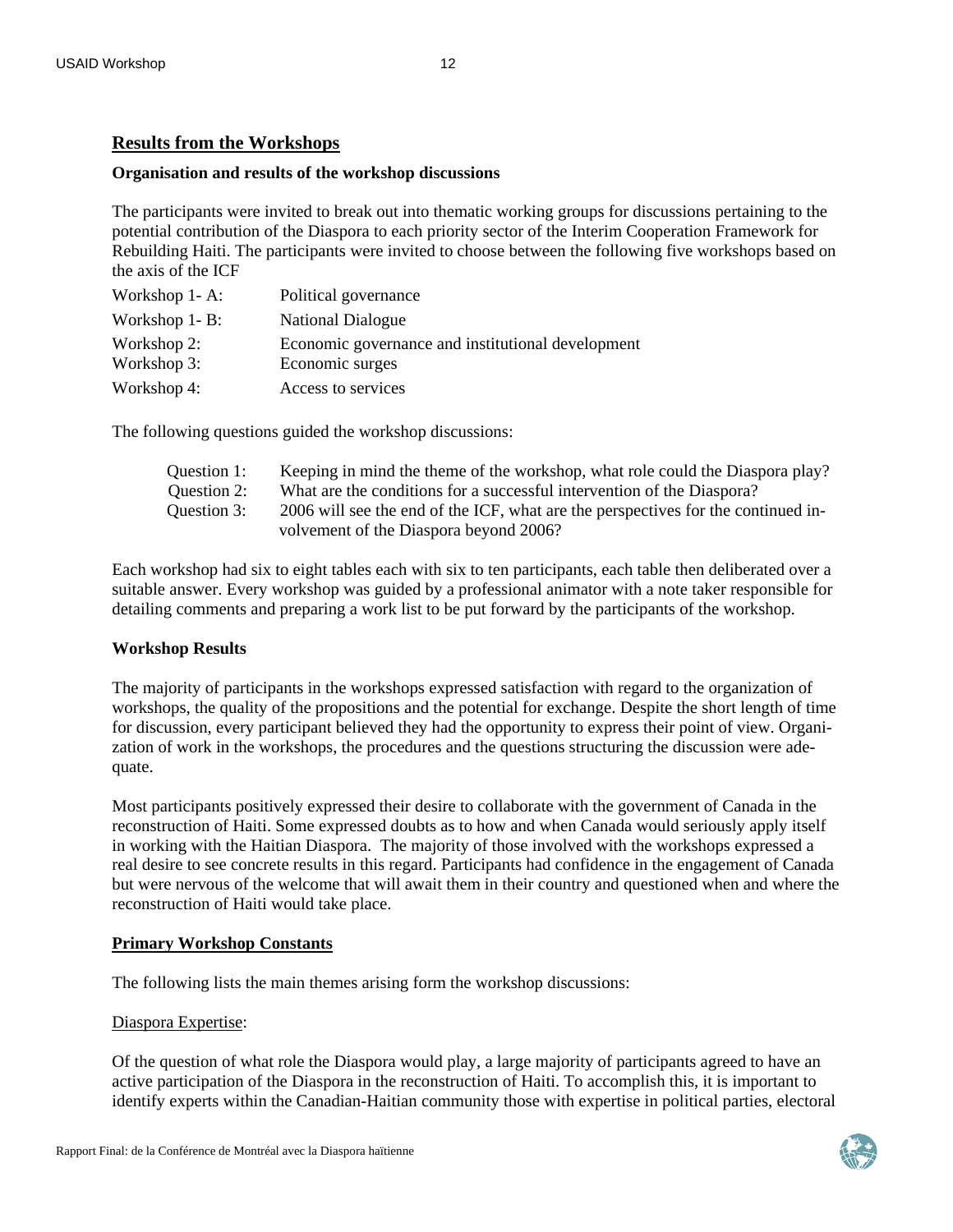process, human rights, conflict resolution, national dialogue and communication in addition to identifying engineers, doctors, nurses and teachers.

#### Diaspora Coordination:

To create a more dynamic role for the Diaspora one, it is necessary to create a secretariat or structured operation to coordinate efforts by the Diaspora. This structure should create a databank of human resources capable of directing those interested in participating in the rebuilding of Haiti toward concrete Haitian projects. Members of the Diaspora could obtain expert roles of counseling, mentoring and lobbying in certain sectors of development and to use the contact resource for designing and carrying out projects.

#### Security:

With respect to the conditions for successful intervention of the Diaspora, the importance of security and creation of a climate of confidence are crucial preconditions to Diaspora participation.

#### Promotion of the Diaspora in Haiti

To develop positive relations between the members of the Diaspora working on the reconstruction of Haiti and Haitian citizens concrete actions should be undertaken. The Haitian government must explain to citizens of Haiti the positive role of the Canadian Diaspora through educational activities.

#### Including Women and Youth

The importance of women and youth participation in the re-development of Haiti was highlighted by participants in the workshop with the suggestion of including youth as equal partners and the necessity of incorporating women with the recognition of the significant economic role women play in the development of Haiti.

#### Environmental Awareness

The necessity to respect, protect and saveguard the environment was clearly underlined by many of the participants in the workshops.

Other notable suggestions included:

- A bilateral agreement, between the Haitian and Canadian governments, to mobilize the members of the Diaspora.
- Enhanced institutional linkages including universities, colleges, municipalities, etc.
- Creating a database of donors and networks
- Recognition of the importance of dual nationality
- Potential role the Diaspora could play in promoting Haitian products outside of Haiti

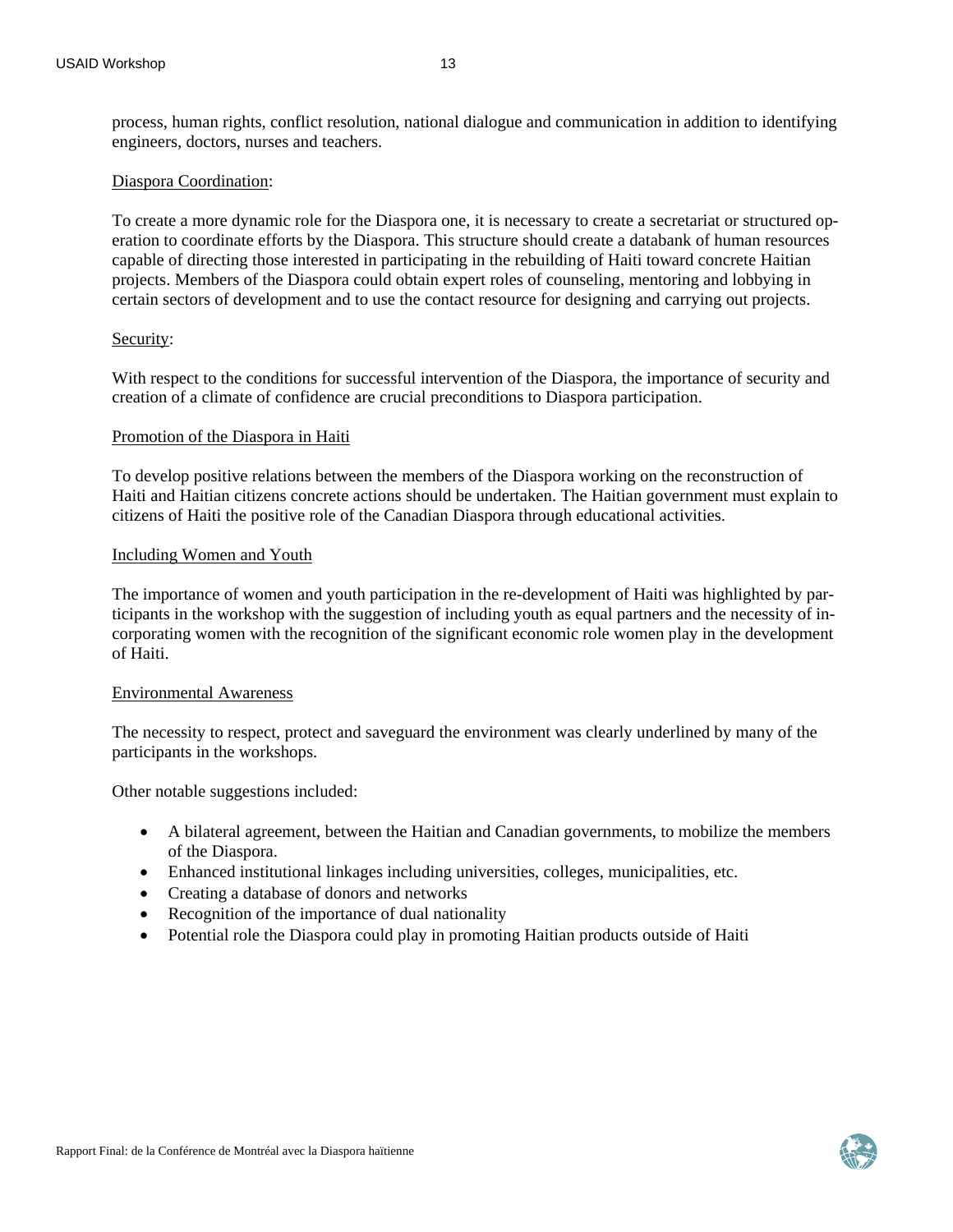#### **Annexe 1 : May 14, 2004 USAID Consultative Conference on Rebuilding Haiti**

This is not an official document of USAID.

#### **I. Trade:**

Recommendations:

- 1. Haitian Economic Recovery Opportunity Act (HERO): The preferential trade agreement is expected to impact Haiti's textile industry by providing from 100,000 to 300,000 new jobs. HERO would create a level the playing field with other Caribbean Basin Initiative (CBI) members covered under the U.S.-Central America Free Trade Agreement (CAFTA – the Dominican Republic is included in CAFTA, but not Haiti).
- 2. Port Rehabilitation / Port security: Certification of regional ports as well as the port in the capital by the deadline of July 1, 2004 is critical for trade. [in line with the International Ship and Port Facility Security (ISPS) Code of the International Maritime Organization (IMO)].
- 3. Free Trade Zone / Industrial Park Authority: Need to support new FTZ and an Industrial Park Authority. This first FTZ (on the border between DR and Haiti) was developed by Grupo M. Others need to be developed.
- 4. Information Technology: Government ministries should gradually shift a good part of their work to the web; in addition to solving the infrastructure problem, this would contribute to transparency and efficiency. For example, the Port-au-Prince airport and major seaports have no websites.
- 5. Eliminate monopolies -- they discourage competition and investment
- 6. Need to stabilize the currency -- by subsidizing industries and businesses generating export and hard currency.
- 7. Hometown Coalitions: The high level of regional loyalty by the Diaspora should be channeled through the creation of Chambers of Commerce and associations. Diaspora members from the same cities / regions would promote projects such as roads, school improvements, stadiums, etc.
- 8. Electricity: Dependency on imported fuel (drain on hard currency) should be reduced in the long term. Alternative power generation methods, such as wind generators, should be considered.
- 9. Informal Sector: Much more should be done to empower micro-businesses /small entrepreneurs. (e.g. USAID pilot project headed by Hernando de Soto, giving them title to their properties)

#### **II. Business Environment suitable for Foreign Direct Investment:**

#### **Corruption**

#### *Recommendations:*

- 1. Need for complete transparency with current and all future governments in Haiti
- 2. Need for separation of power between the Executive Branch and Judicial Branch. Currently, the Minister of Justice (Executive Branch official) can fire judges. Need to look at a guaranteed / dedicated source of funding for public servants in Judicial Branch.

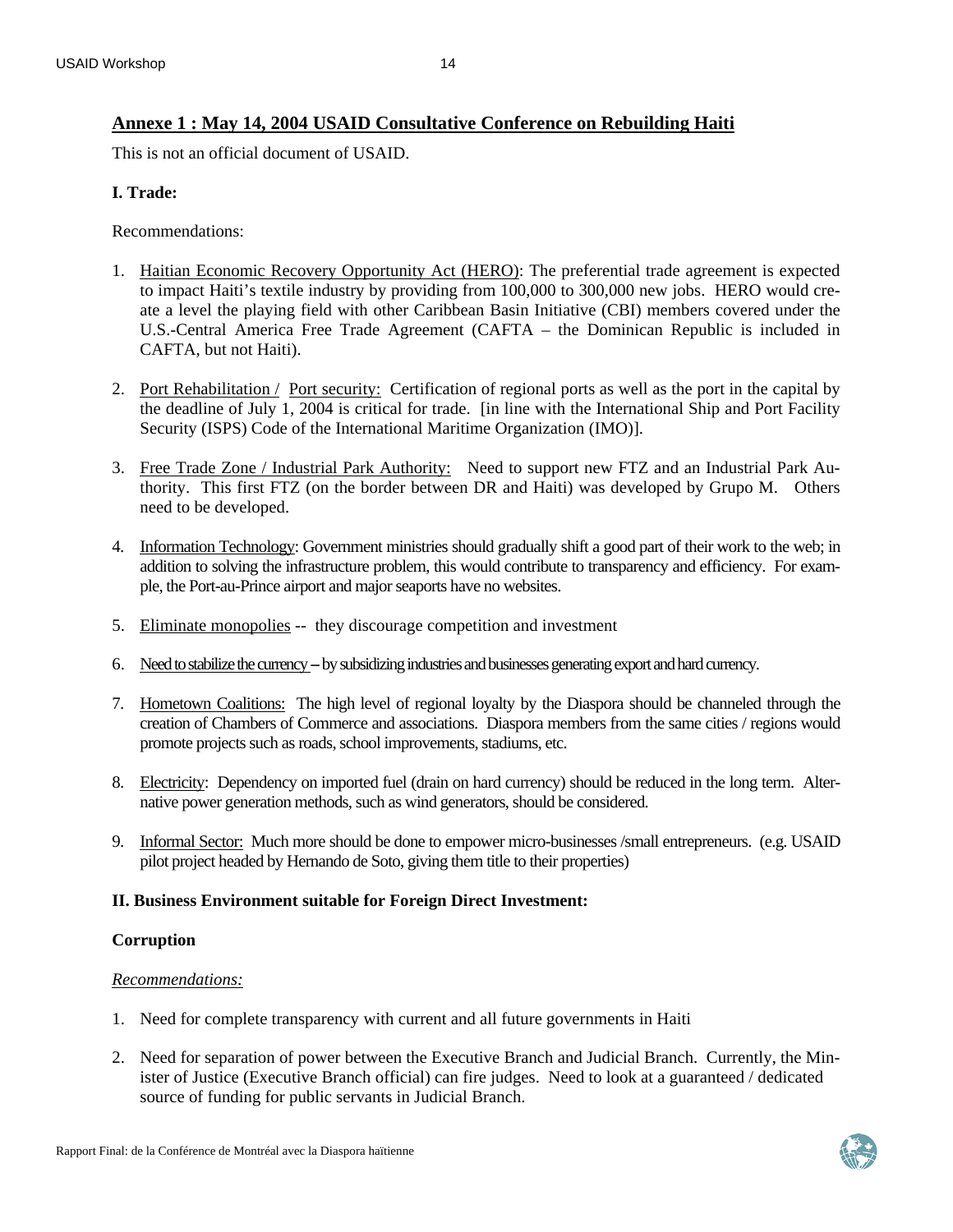- 3. The "Anti-Corruption Czar" or Inspector General must be an independent office reporting directly to the Prime Minister and with direct access to international organizations. (i.e. not part of the Ministry of Finance). La Cour Superieure des Comptes already exists, but it is NOT independent enough and not separately funded.
- 4. Need to look at the salary structure for public servants.
- 5. Need for proper training of public servants.

#### **Legal System**

#### *Recommendations:*

- 1. Current Business Code seems to be adequate. Need to publish and disseminate codes, tariff schedules, and other regulations using modern technology (i.e.: internet/ websites; CDs). Lack of available information on applicable tariffs, fees, and taxes exacerbates the problem of corruption.
- 2. Need to enforce current laws: Business Code and Investment Code.
- 3. Need to simplify and shorten time for incorporation. Need for creation of "One Stop Center" for incorporation and gathering information on investment incentives as well as ALL licenses / permits and registrations. Need for more welcoming environment for direct investment by Diaspora.
- 4. Need for Anti-Trust Laws and/or enforcement of current law in order to encourage competition and break de facto monopolies / barriers of entry in many industries.

#### **Security**

Immediate resolution of the problem with insecurity is key for any prospect of development in the country.

#### **Ports System**

#### *Recommendations:*

- 1. Tariff and Duty schedule exists but is very poorly disseminated. The lack of information makes corruption much easier. Need to utilize current information technology (e.g. internet) for publication.
- 2. Delays at the major ports are much more severe than airports, even when there are already existing franchises in place.
- 3. An overhaul at the ports is mandatory, particularly with the fast approaching deadline of July 1, 2004, when the International Ship and Port Facility Security (ISPS) Code of the International Maritime Organization (IMO) adopted by United Nations on December 2002, requires Port Facility Security Assessment and Certification.

#### **Investment**

#### *Recommendations:*

1. Tax Reform: Need to create special tax incentives targeting specific industries (e.g. energy, power generation, alternate source of cooking fuel, tourism). Where such incentives already exist, need to